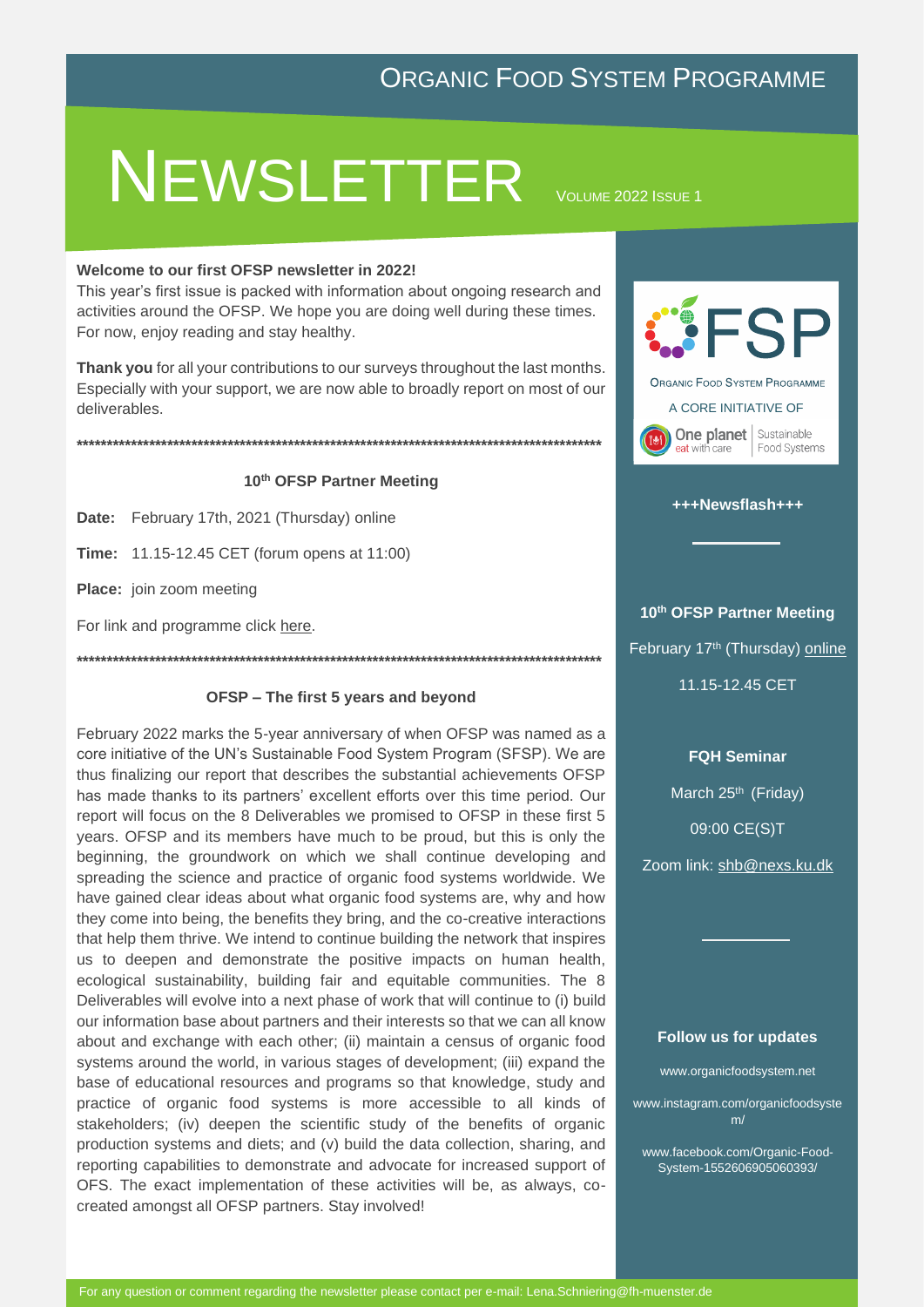# NEWSLETTER <sup>V</sup>OLUME <sup>2022</sup> <sup>I</sup>SSUE <sup>1</sup>

Following the UN Food Systems Summit this past September, SFSP is reorganizing itself; core initiatives give way to a new set of [coalitions,](file:///C:/Users/davidgould/Downloads/Overview-coalitions.pdf) each with a thematic focus. The OFSP steering committee has determined that, because of the cross-cutting nature of the organic approach, we do not fit "neatly" into any one coalition. We are still waiting for news from an important SFSP management committee held mid-December 2021 to evaluate more precisely the new possible configurations to see how well they appreciate or enable the holistic growth of OFS. We expect also to have more contacts soon with SFSP and with our partner organic organisations to define our new strategy for coalitions where we find like-minded efforts and allies; we will share with all OFSP members our SC proposals in due time. We shall continue OFSP's growth in any case.



#### **FQH Seminar Series**

The year 2021 saw the start of a series of public Seminars convened by FQH, the international research network for organic food quality and health, and co-lead of OFSP. The first of three online events took place in May and returned to the origins of FQH. Machteld Huber, one of the cofounders, presented The Dutch Chicken Project that arose out of the question on the health effects of organic food. September's seminar brought the pursuit of this very question into the French cohort study NutriNet-Santé and the BioNutriNet project ongoing results. These were shared by Denis Lairon, emeritus research director at INSERM. The last seminar of the year took place in November where Ewa Rembialkowska shared up-to-date research of dietary interventions in the rat model.

The outlook for 2022 brings four more online seminars, starting with Raymond Auerbach from South Africa, who will present work on African leaders adopting organic food systems on **25th March**. Starting time is 09:00 CE(S)T; the sessions run for an hour with opportunity for discussion. These seminars are free of charge; you can request the zoom link from Susanne here: [shb@nexs.ku.dk](shb@nexs.ku.dk%20%20) 

Calling all researchers: Do you have work to share in our seminar series? We'd love to hear from you!



#### **+++Newsflash+++**

#### **Upcoming events 2022**

**10th OFSP Partner Meeting** February 17<sup>th</sup> (Thursday) [online](https://organicfoodsystem.net/portfolio/save-the-date-17-02-partner-meeting/) 11.15-12.45 CET

#### **FQH Seminar**

March 25<sup>th</sup> (Friday)

09:00 CE(S)T

Zoom link: [shb@nexs.ku.dk](file:///C:/Users/schni/OneDrive/Dokumente/OFSP/Newsletter/OFSP_2022/shb@nexs.ku.dk) 

#### **Follow us for updates**

www.organicfoodsystem.net

www.instagram.com/organicfoodsyste m/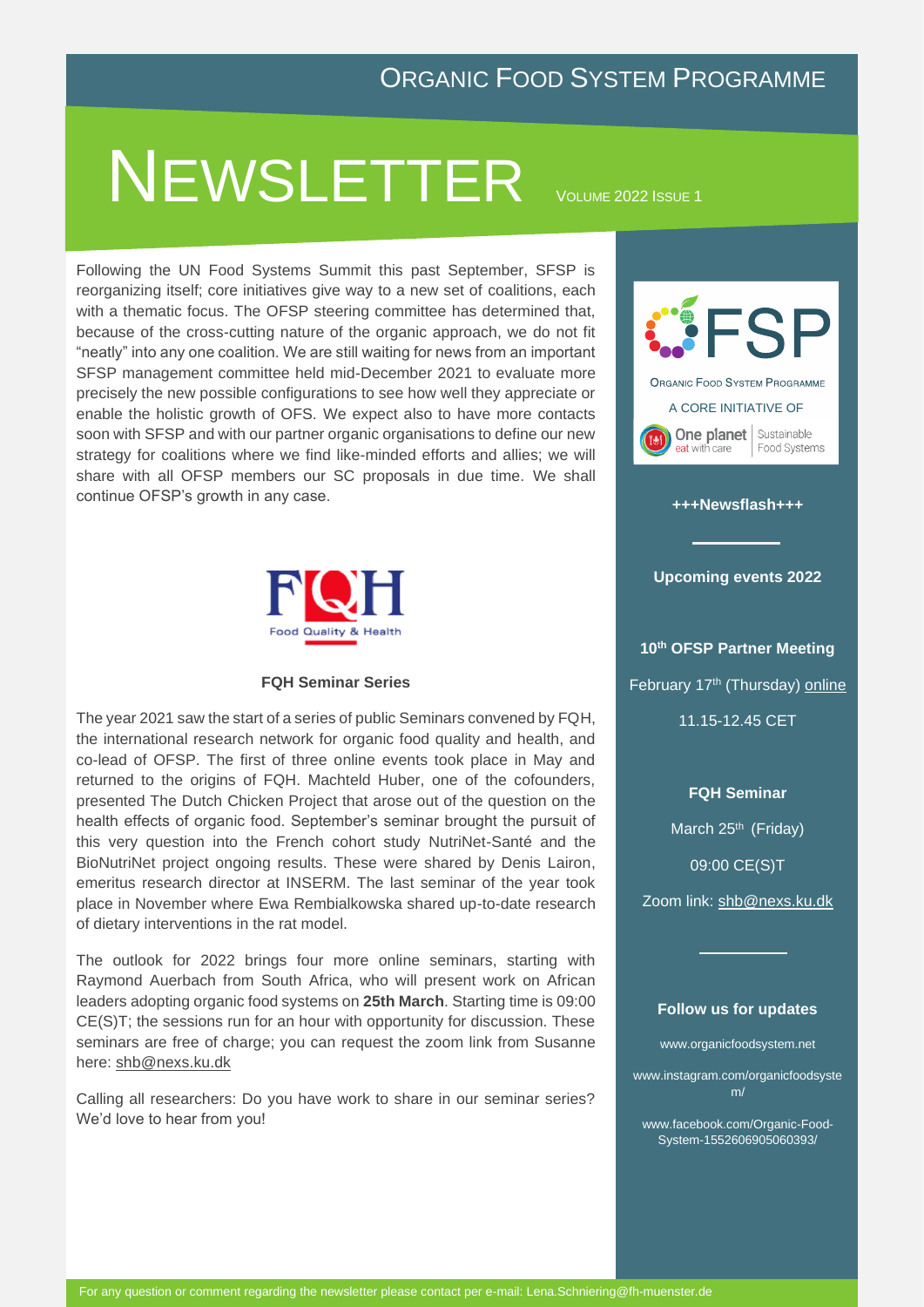# NEWSLETTER VOLUME 2022 ISSUE 1

#### **New Steering Committee member**



Dr. Lilliana Stefanovic holds a diploma in agricultural sciences and a joint international M.Sc. degree in International Food Business and Consumer Studies of the University of Kassel and Fulda University of Applied Sciences. In March 2021 Lilliana has successfully completed her PhD on the topic "Basis for monitoring the performance of sustainable development goals in organic food systems: A first approximation". The PhD has been part of the cooperative graduate platform "Food economy and technology" of the University of Kassel and Fulda

University of Applied Sciences financed by the Federal Hessian Ministry of Higher Education, Research, Sciences and the Arts. Lilliana's research is focused on analysing the transformative potential of organic food systems vis-à-vis the 17 United Nations Sustainable Development Goals (SDGs). Since 2013 Lilliana has been teaching in international master degree programs at the University of Kassel and Fulda University of Applied Sciences (study modules "Sustainable Consumption", "Sustainable Nutrition" / "Sustainable Diets" and "Recent Developments in Food and Nutritional Sciences"). Lilliana is a research associate at the Department of Organic Food Quality and Food Culture of the University of Kassel. She coordinates the research project "The Organic Food System: How can organic/biodynamic food systems contribute to the societal transformation towards sustainability?" funded by the Software Foundation AG.

**Basis for monitoring the performance of Sustainable Development Goals in Organic Food Systems:** A first approximation – PhD dissertation of Lilliana Stefanovic

In: Sustainable Food System, Vol. 2 Series of publications by Department of Organic Food Quality and Food Culture of the University of Kassel ISBN: 978-3-7376-0981-4 DOI:<https://doi.org/doi:10.17170/kobra-202108064499>

One way to approach the food systems transformation is through the prism of food system outcomes. Lilliana's PhD study employed a mixed methods research design and actor-oriented approach to investigate the outcomes and transformative potential of one of the alternative food systems – the Organic Food System. A stepwise analysis began with the identification of outcome categories along with the specific outcomes and proceeded with the investigation of the contribution to the 17 Sustainable Development Goals (SDGs) of the United Nations, from goal- to target-level. The revealed outcomes can be attributed to the three dimensions of sustainability. Higher perception of wellbeing and overall quality of life have been repeatedly reported by the organic actors.



#### **+++Newsflash+++**

**Upcoming events 2022 10th OFSP Partner Meeting** February 17th (Thursday) [online](https://organicfoodsystem.net/portfolio/save-the-date-17-02-partner-meeting/) 11.15-12.45 CET

**FQH Seminar**

March 25<sup>th</sup> (Friday)

09:00 CE(S)T

Zoom link: [shb@nexs.ku.dk](file:///C:/Users/schni/OneDrive/Dokumente/OFSP/Newsletter/OFSP_2022/shb@nexs.ku.dk) 

#### **Follow us for updates**

www.organicfoodsystem.net

www.instagram.com/organicfoodsyste m/

www.facebook.com/Organic-Food-System-1552606905060393/

For any question or comment regarding the newsletter please contact per e-mail: Lena.Schniering@fh-muenster.de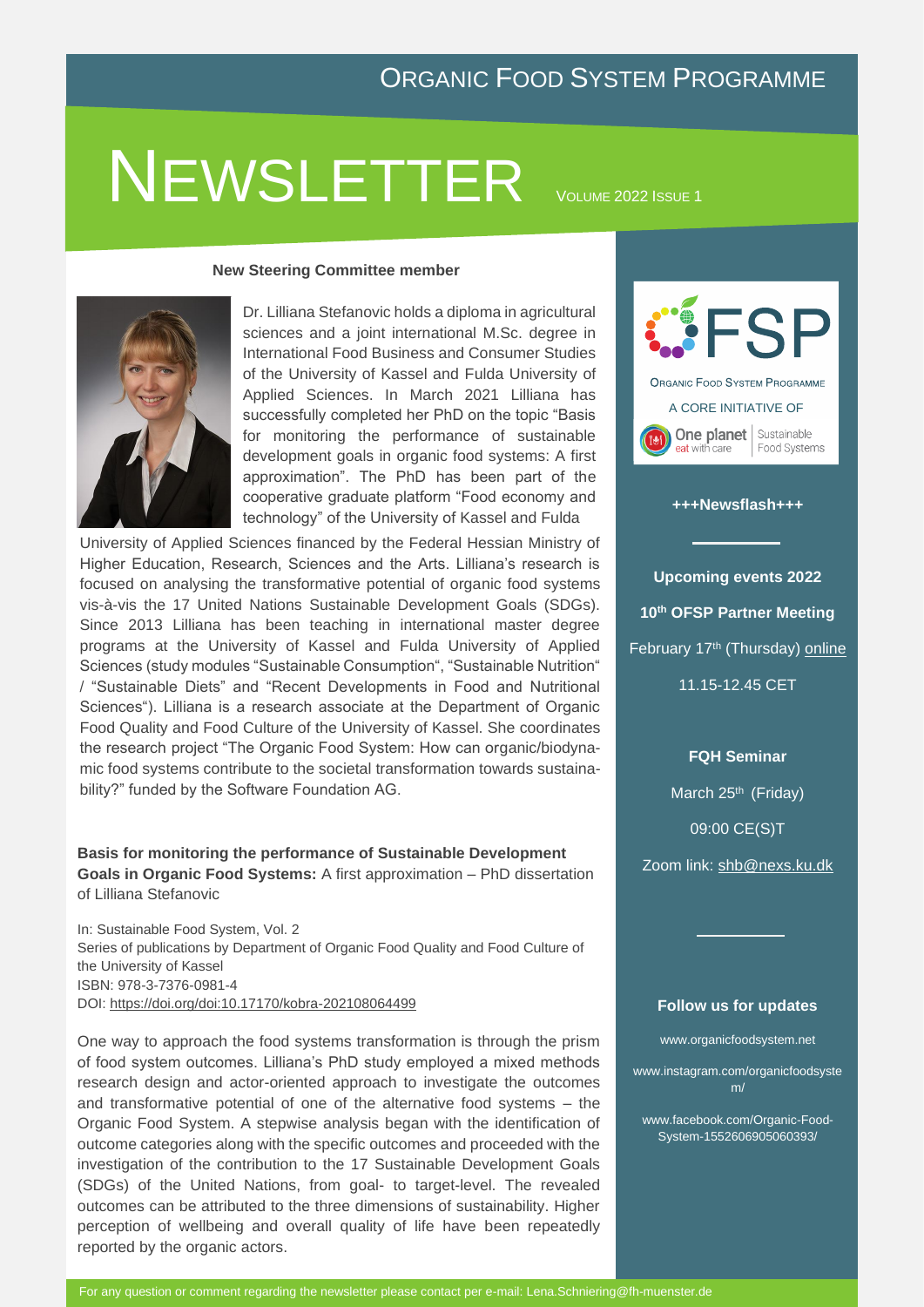# NEWSLETTER <sup>V</sup>OLUME <sup>2022</sup> <sup>I</sup>SSUE <sup>1</sup>

The SDGs were found to have a high representation in the investigated case studies, whereby the SDG, responsible consumption and production, seems to be central in all the investigated cases acting as a leverage, activating further outcomes. The results enabled the formulation of a conceptual framework, which needs to be tested in other contexts and settings.

#### **Organic Food System Cases Around The World: A Documentation Project**

Tooba Jamil, Lilliana Stefanovic and Sebastian Kretschmer (Eds.)

In: Sustainable Food System, Vol. 1 Series of publications by Department of Organic Food Quality and Food Culture of the University of Kassel ISBN: 978-3-7376-0938-8 DOI:<https://doi.org/doi:10.17170/kobra-202102083130>

The global food system continues to be threatened by climate change, environmental degradation, food insecurity, and hidden hunger. Consequently, both ecosystem- and human health issues will continue or worsen if no sustainable strategies are adopted. In the search for food system transformation, organic is a promising approach to achieve sustainable food systems. From a food systems perspective organic actors share a valuebased ethical vision and follow codified principles that lead to sustainable outcomes. Organic principles are codified in international and national standards and regulations. As a typical cradle-to-cradle approach, organic farming corresponds to the idea of a green technology. Through documenting real-world examples of organic food system cases worldwide, eleven cases have been selected based on predetermined criteria. This book documents real local food system examples around the globe, namely Lagos Metropolitan Area in South-West Region of Nigeria, West Africa; Manyara Region of Tanzania, East Africa; Karur district of Tamil Nadu State, India; Bislig municipality, the Philippines; Goesan County, South Korea; Mouans-Sartoux municipality, France; Södertälje municipality, Sweden; Cilento bio-district, Italy; Quito municipality, Ecuador; Chester County in Pennsylvania, USA; Wellington, New Zealand. Although the foundation stories of these OFSs vary, one commonality clearly stands out – the joint efforts of various stakeholders towards a common goal of establishing and supporting organic practices in the way that ultimately leads to the creation of an OFS. By adhering to a specific set of social and environmental norms and a different economic paradigm organic actors get a sense of coherence from their engagement, which the organic food system reinforces, therefore leading to positive synergies that foster equitable livelihoods, collective impact and an overall culture of sustainability.



#### **+++Newsflash+++**

**Upcoming events 2022 10th OFSP Partner Meeting** February 17th (Thursday) [online](https://organicfoodsystem.net/portfolio/save-the-date-17-02-partner-meeting/) 11.15-12.45 CET

**FQH Seminar**

March 25<sup>th</sup> (Friday)

09:00 CE(S)T

Zoom link: [shb@nexs.ku.dk](file:///C:/Users/schni/OneDrive/Dokumente/OFSP/Newsletter/OFSP_2022/shb@nexs.ku.dk) 

#### **Follow us for updates**

www.organicfoodsystem.net

www.instagram.com/organicfoodsyste m/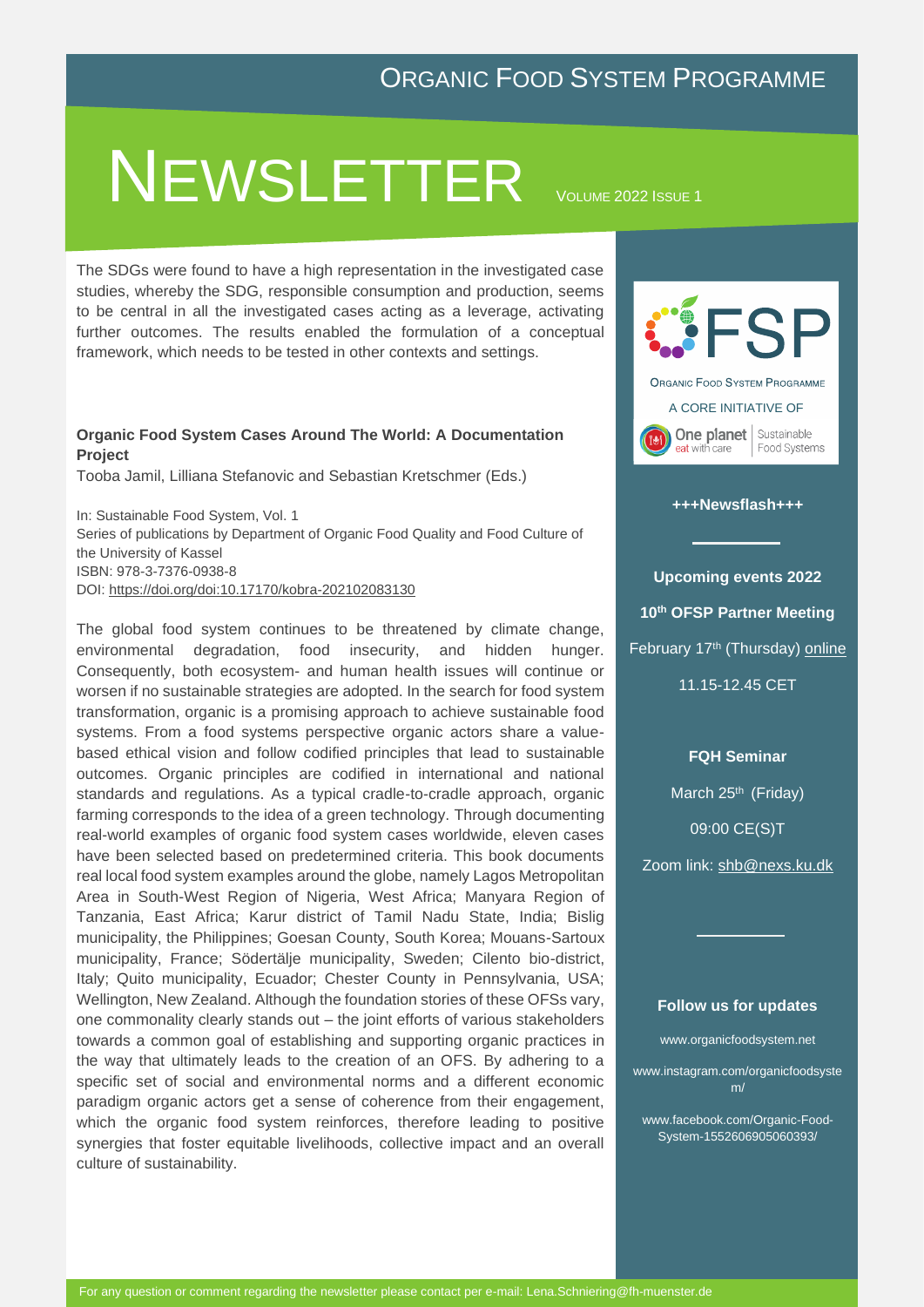# NEWSLETTER VOLUME 2022 ISSUE 1

#### **7 th ALGOA & 2nd GAOD Summits**

**"Regenerating More Resilient, Sustainable Local Food Systems"**

(Oct  $26<sup>th</sup> - 29<sup>th</sup>$ , 2021, Goesan County, South Korea)



**Participants from 38 countries and areas from all over the world,** gathered physically and virtually during 4 days to share their experiences and best practices.

Based on the diverse representations at the Summit by notable persons from international organizations like IFOAM-Organic International, Regeneration International, IFOAM-Organics Europe, from local governments, and organic and likeminded groups, and from the in-depth discussions by seven GAOD Working Groups;

**The participants, agreed to undertake the following tasks**:

- Learn from the Best Practices of ALGOA and GAOD Members and develop a common strategy to promote the model of organic districts at the local level
- Utilize the Organic District Guidelines and Monitoring Tool Kit to operationalize the Organic Districts at the local level
- Expand understanding on the Organic Districts through the GAOD 10 Lecture Series and GAOD Learning and Competence Centers under the partnership of ALGOA Center for Organic Leadership and other partners
- Include the participation of all the stakeholders in the creation of an Organic District and especially guarantee the active participation of the young people in the decision-making and governance processes

#### **People´s Food Summit**

Regeneration International, in conjunction with steering committee partners such as the Organic Consumers Association, The Global Alliance for Organic Districts, IFOAM Asia, Navdanya, the International Network of Eco Regions, Savory Hub Africa, Via Organica, The League of Organic Municipalities and Cities and BERAS International hosted the People's Food Summit on World Food Day, October 16, 2021.

It was a 24-hour global, participatory, virtual summit that will started in Oceania, and moved westwards through the time zones of Asia, the Middle East, Africa, Europe, Latin America and North America.



#### **+++Newsflash+++**

**Upcoming events 2022 10th OFSP Partner Meeting** February 17th (Thursday) [online](https://organicfoodsystem.net/portfolio/save-the-date-17-02-partner-meeting/)

11.15-12.45 CET

**FQH Seminar**

March 25<sup>th</sup> (Friday)

09:00 CE(S)T

Zoom link: [shb@nexs.ku.dk](file:///C:/Users/schni/OneDrive/Dokumente/OFSP/Newsletter/OFSP_2022/shb@nexs.ku.dk) 

#### **Follow us for updates**

www.organicfoodsystem.net

www.instagram.com/organicfoodsyste m/